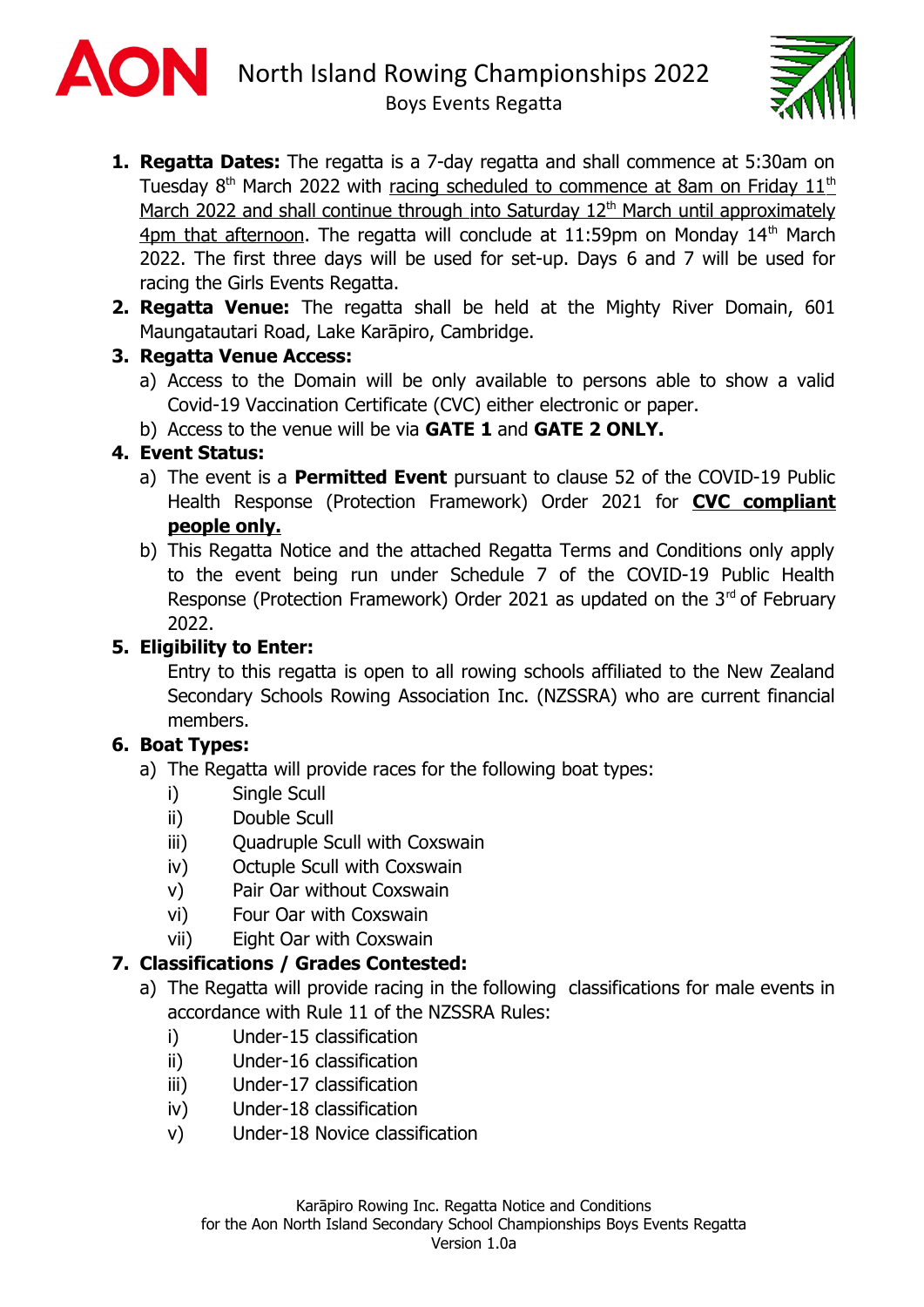



## **8. Generally:**

- a) The Regatta will be conducted in accordance with the NZSSRA Rules of Racing, Regulations for Regattas, NZSSRA Safety System, and NZSSSC school team eligibility criteria. In addition the Rules of the NZRA and the Rules, Bylaws, Codes and directives of Karapiro Rowing will be diligently referenced and complied with.
- b) The Regatta will be conducted pursuant to the New Zealand Government COVID-19 Acts of Parliament, Health Orders, COVID-19 Orders, Rules and Regulations current at the time of the regatta.

(These have not been listed here as they are constantly changing but can be viewed at https://www.legislation.govt.nz.)

**9. Distance of Races:** The distance of all races shall be 2000m.

## **10. Course Description:**

- a) The course for all races shall be an Albano specification 9 wire, 8 lane course with a floating start pontoon to provide 'held-starts'.
- b) The water for all intents and purposes shall be considered as still and without flow.
- c) Lane 1 shall be closest to the Judges' tower.
- **11. Progression System:** The progression to the finals will follow the Option 8 Championships progression system as approved by the NZSSRA Schools Committee and [found on the NZSS](http://www.schoolrowing.org.nz/)RA websi[te. The](https://rowit.nz/) Option 1 or 2 progression system may be used if circumstances require. The allocation of crews to the preliminary heats shall be seeded. The maximum number of crews in a race will be eight. Time trials may be used in an emergency.

## **12. Pre-Regatta Safety Briefing:**

- a) A pre-regatta safety briefing will be broadcast to each zone over the public address system one hour prior to the start of the first race of the regatta.
- b) It is a pre-requisite to participation in the racing that ALL schools that have submitted entries shall have their Adult Safety Officer in the zone for the briefing.
- c) It is further agreed that the Adult Safety Officer shall then brief the other members of the school that they represent on the contents of the safety briefing.
- d) Any school that does not have a representative in attendance in the zone for the safety briefing shall be excluded from the racing.
- e) Because the regatta is operating using isolated zones there is no opportunity for a separate briefing to be provided to any school that misses the safety briefing.
- **13. Entry Mode:** Entry into the regatta is by way of Online Regatta Entry on the NZSSRA website: www.schoolrowing.org.nz or through rowit.nz. No other form of entry will be accepted, either electronic, typed or handwritten, unless requested to be so by the Regatta Secretary or Entries Manager for the regatta.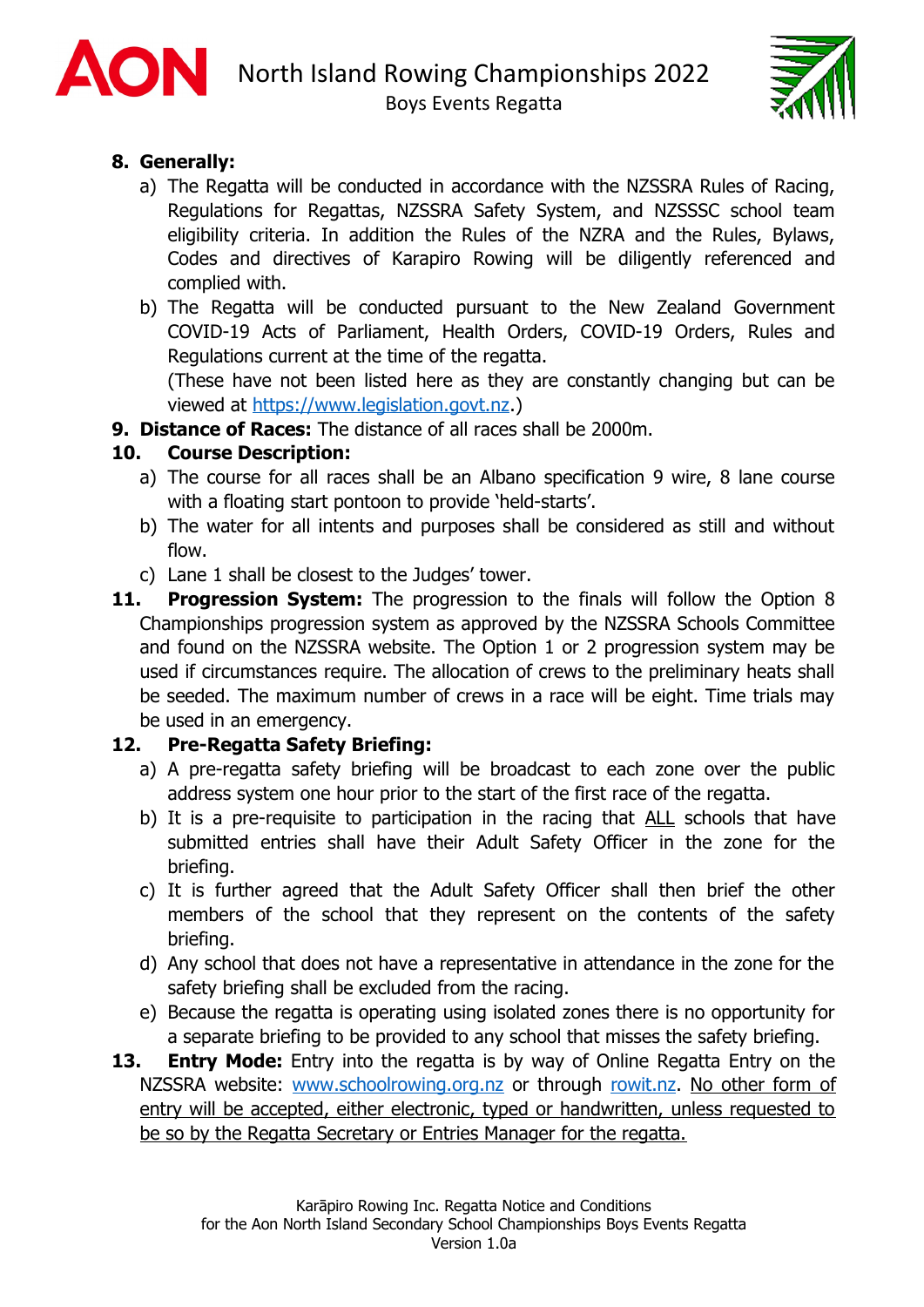



- **14. Closing Date for Entries:** Entries close at 2pm on Saturday 5<sup>th</sup> March 2022.
- **15. Entry Fees:** The following entry fees will be charged:

| (a) Eights / Octuples $-$ | $$38.00 + GST$ |
|---------------------------|----------------|
| (b) Fours / Quads $-$     | $$33.00 + GST$ |
| (c) Doubles / Pairs -     | $$23.00 + GST$ |
| $(d)$ Singles $-$         | $$21.00 + GST$ |
| (e) Amenity Fee $-$       | $$19.00 + GST$ |

- **16. Covid-19 Surcharge** will be charged for each competitor registered for the regatta regardless of whether they are competing or a reserve of no more than  $$15.00 + GST.$
- **17. Disclaimer:** No responsibility or liability of any kind for loss or damage arising out of the conduct of the regatta shall attach to any of the regatta organisers or any of the regatta officials.

# **Entry Conditions**

### **18. Entry Entities:**

- a) Entries may be submitted by schools affiliated to the NZSSRA.
- b) Schools shall row in the racing colours registered with the NZSSRA.
- c) Accounts for fees and penalties will be sent to the school that submitted the entry in all cases.
- d) No rower or coxswain shall be entered by or represent more than one school at the regatta.

## **19. Entry Restrictions:**

- a) Rowers are limited to 3 events
- b) Schools are limited to the following entry limits
	- i) Single Scull events 3 entries
	- ii) Double Scull events  $-3$  entries
	- iii) All other boat classes  $-4$  entries
- c) Entry limits will not change during supplementary entries but may be varied by Regatta Control on race days to accommodate changes arising from COVID-19 cases (including isolation cases).
- d) The maximum number of crews for any event is 64. Should more than 64 entries be received for an event then the crews-per-school-per event limit may be lowered for that event or a time trial held to determine those that will progress

## **20. Entries:**

a) That by submitting entries to the regatta, the submitting school agrees to abide by: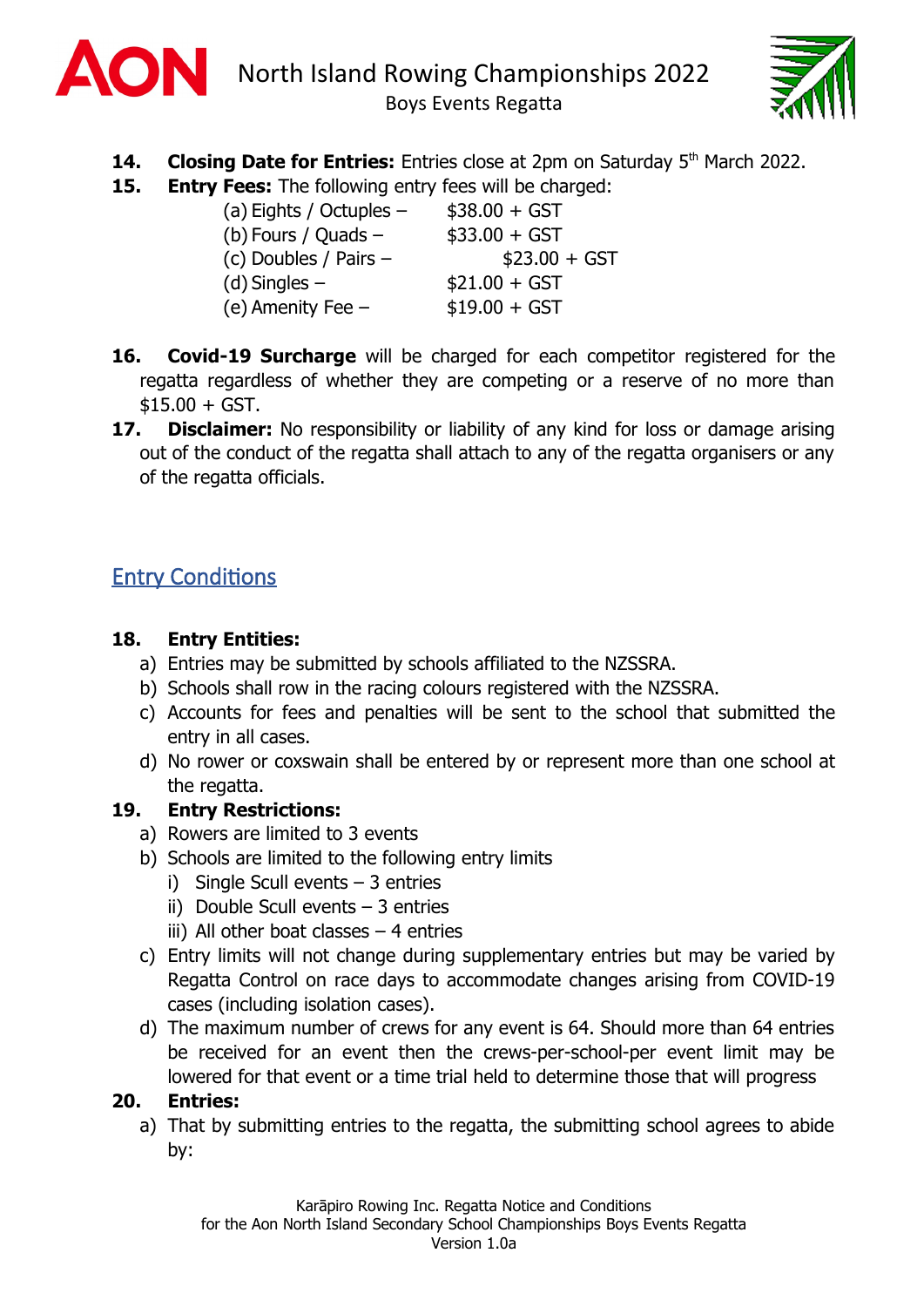

North Island Rowing Championships 2022

Boys Events Regatta



- i) The NZSSRA Rules of Racing; and
- ii) the NZSSRA Regulations for Regattas; and
- iii) the NZSSRA Safety System; and
- iv) the NZSSSC School Team Eligibility Criteria; and
- v) the Maritime Rules Part 91; and
- vi) the latest revision of the Waikato Regional Council Navigation Bylaw; and
- vii) the Constitution of the NZRA where appropriate; and
- viii) the Constitution of Karāpiro Rowing Inc; and
- ix) the Karāpiro Rowing Health and Safety Manual (www.karapirorowing.com); and
- x) the Karāpiro Rowing Anti-Bullying Policy www.karapirorowing.com); and
- xi) the COVID-19 Public Health Response (Protection Framework) Order 2021; and
- xii) the applicable COVID-19 Acts, Orders, Regulations, Rules, Codes of Practice in force at the time of the regatta as detailed on the COVID-19 web site https://covid19.govt.nz; and
- xiii) the Karāpiro Rowing Inc. CPF Red Regatta Information available at www.karapirorowing.com
- b) Entries shall include the **name** of the coach or else the **name** of the person responsible for the crew. The **name must be that of a real person who will be at the regatta.** References to coaching teams and the like will render the entry invalid and it will not be accepted.
- c) Entries shall include a record of any medical conditions or allergies that apply to competitors competing in the regatta. The school **shall** ensure that this is accurate and up to date for **ALL** competing competitors.
- d) Entries shall include accurate information on the swimming ability of each competitor as required by the form on the entry website.
- e) Schools will be invoiced in full for their entries by email within 48 hours of the close of entries to the last advised email address for receiving accounts.
- f) The full entry fees are to be paid by Direct Credit without deduction within five days of the date of invoice and in all cases prior to the commencement of the racing.
- g) Account details for payment are:

#### Account Name: **Karapiro Rowing Incorporated**

Bank: **ASB, Cambridge, New Zealand**

Account Number: **12-3268-088115-50**

Reference: **School Name**

Code: **Regatta Name or NISS2022**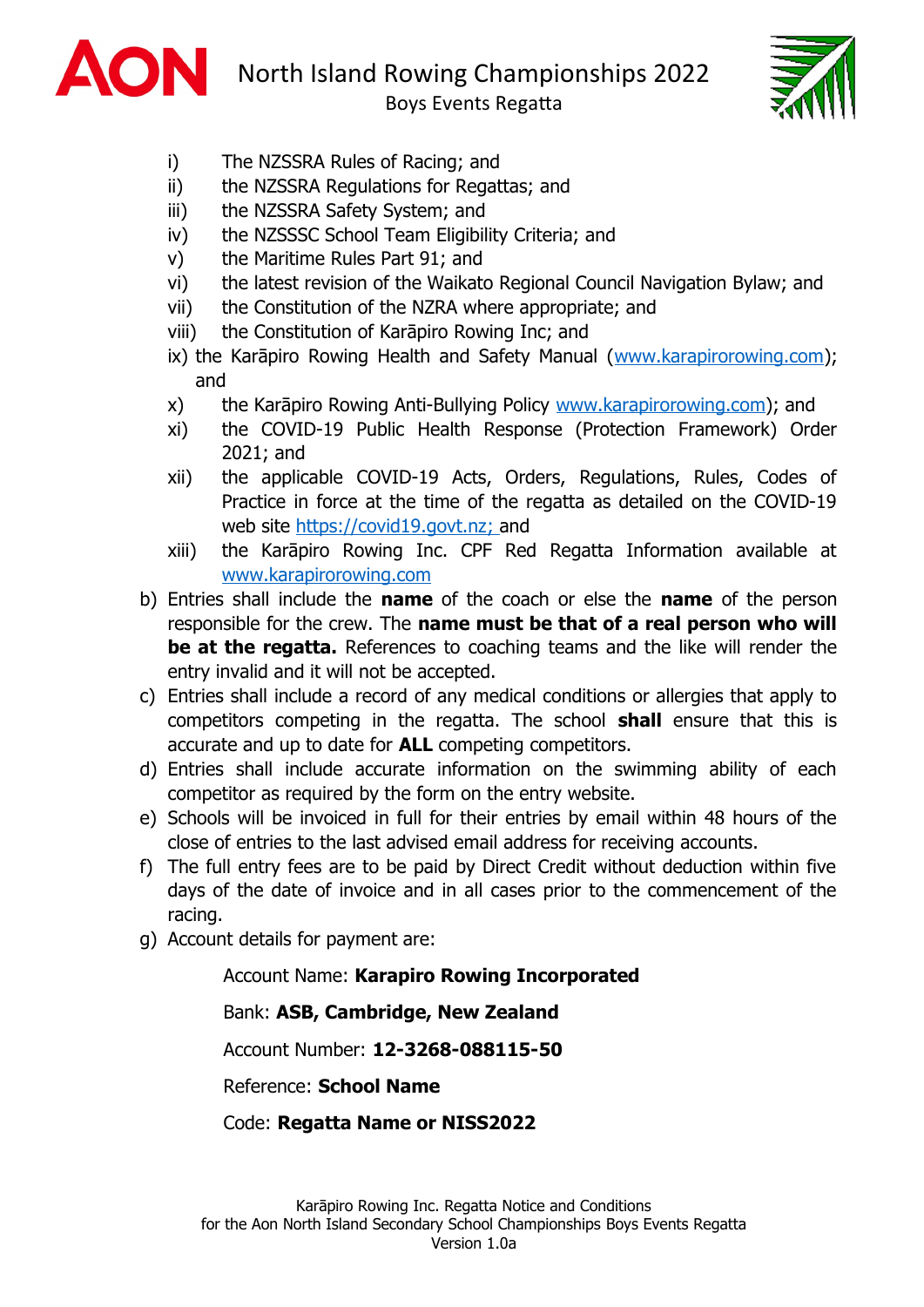



- h) Schools who have outstanding fees from previous regattas will not be allowed to submit their entries or have their entries accepted until all arrears are paid in full.
- i) Entries close with the Regatta Secretary at  $2$ pm on Saturday  $5<sup>th</sup>$  March 2022.
- j) For the purposes of NZSSRA Rule 14 entries will close when supplementary entries close. This means the 50% maximum for rower substitutions will not be applied until then.

## **21. Tent Sites:**

- a) Each School will be allocated a tent site next to their trailer and as part of their CVC compliant zone.
- b) Tents are only to be erected on the allocated site.
- c) Tents are not allowed to be erected earlier than 12pm (midday) on Thursday  $10<sup>th</sup>$ March 2022. Tents are to be removed by 5pm Saturday  $12<sup>th</sup>$  March 2022 (unless the same tent at the same site will be used by the school at the NISSC Girls Event Regatta).
- d) No school or anyone associated with a tent site shall connect to any fixed power or water source on the domain without the express permission of Karāpiro Rowing Inc.
- e) All tents with cooking facilities or power shall have a Fire Extinguisher located in a prominent position and shall have a valid Test Certificate attached.
- f) Any power leads and/or electrical appliances shall have a current Electrical Test Tag attached.

## **22. Amenity Fees:**

- a) An Amenity Fee must be paid for each rower and coxswain that is racing at the regatta. These will be invoiced with the entry fees.
- b) A student who is recorded as a reserve for this regatta will be charged an amenity fee which will be invoiced with the entries.
- **23. Late Entries:** Late Entries may be accepted at the sole discretion of the Regatta Controller and shall attract a late entry fee of \$20.00 + GST per late entry for each crew entered, in addition the event entry fee.

## **24. Supplementary Entries:**

- a) Supplementary Entries may be accepted for this regatta to fill vacant lanes on such terms and conditions as advised at the time of calling for such entries.
- b) Supplementary Entries will only be open to competitors declared in the original school roster as at the close of entries.
- c) Supplementary Entries being late entries that are accepted after the close of entries shall attract a Late Entry Fee of \$20.00 + GST per late entry for each crew entered in addition the event entry fee.

#### **25. Boat Park:**

- a) No Boats or Boat Trailers for Friday racing are to be placed in the Zone Boat Park before 12pm (midday) on Thursday  $10<sup>th</sup>$  March 2022 under any circumstances.
- b) Boats and Boat Trailers are to be removed by 6pm on Saturday  $12<sup>th</sup>$  March 2022.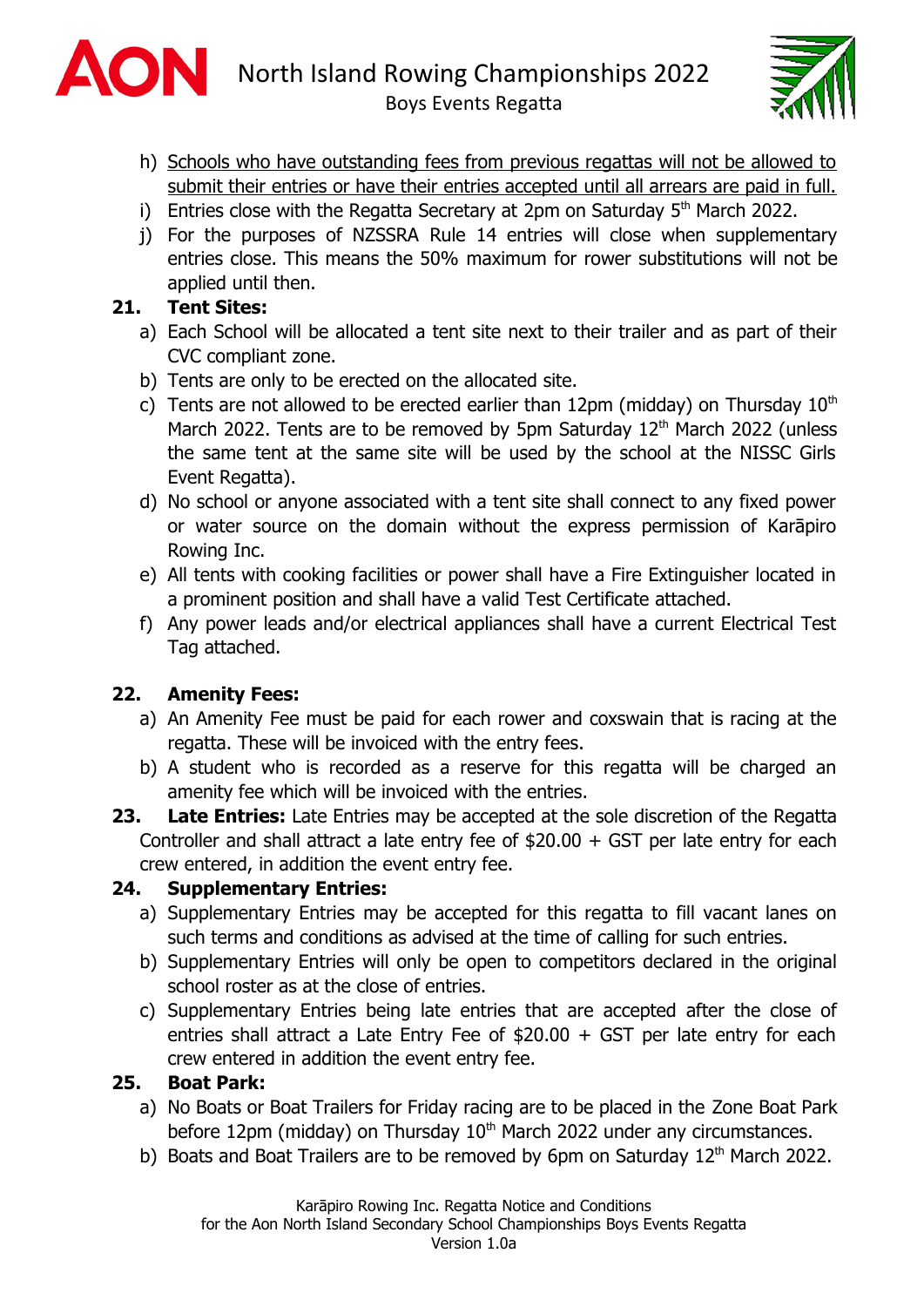



c) No trailers are to be parked in the venue for this regatta unless under the direction of the Boat Park Manager.

# Post Entry Conditions

#### **26. Substitution of Rowers:**

- a) Substitution of rowers (including coxswains) as provided by the NZSSRA Rules of racing may be submitted to Zone Supervisor for approval **at least 90 minutes** before the start of the first race in that event. The Regatta Controller shall have the sole responsibility for the recording and approval of substitutions in all cases. Regatta Control will make available to the Race Committee all substitutions that have been approved.
- b) A school making a substitution for either a rower or a coxswain after the close of entries may make that substitution online on the rowIT website (http://rowit.nz) until 60 minutes prior to the last race for the rower or coxswain at the regatta.
- c) Medical Substitutions shall be approved by the Regatta Controller in all cases under these conditions.
- d) Medical Substitutions, other than COVID-19 Medical Substitutions, will not be accepted unless accompanied by supporting evidence from a medical professional acceptable to the Regatta Controller, delivered to the Zone Supervisor at the time that the substitution application is lodged or emailed to regattacontrol@karapirorowing.com immediately after an online substitution has been lodged.
- e) COVID-19 Medical Substitutions are substitutions for a student who has returned a positive COVID-19 test or is required to isolate pursuant to a COVID-19 Protection Framework Order or is precluded from attending due to being symptomatic. The Regatta Controller has discretion in deciding what constitutes supporting evidence for a COVID-19 Medical Substitution.
- f) Crew names may be checked at any stage during or after the regatta, and if a crew is found to have members not as entered or advised to Regatta Control, then the school shall be charged a fee of  $$50.00 + GST$  for each member of the crew that is not entered or advised. Further:
	- i) If the crew has not raced, then the crew **shall be excluded** from the race in which it was entered in addition to the monetary penalty.
	- ii) Should the crew have already raced, then the crew **shall be excluded** from the results in addition to the monetary penalty.

#### **27. Scratchings / Non-Starters:**

a) Scratchings or withdrawal of crews must be advised to the Zone Supervisor at least 90 minutes before the start of the race in that event. Failure to do so will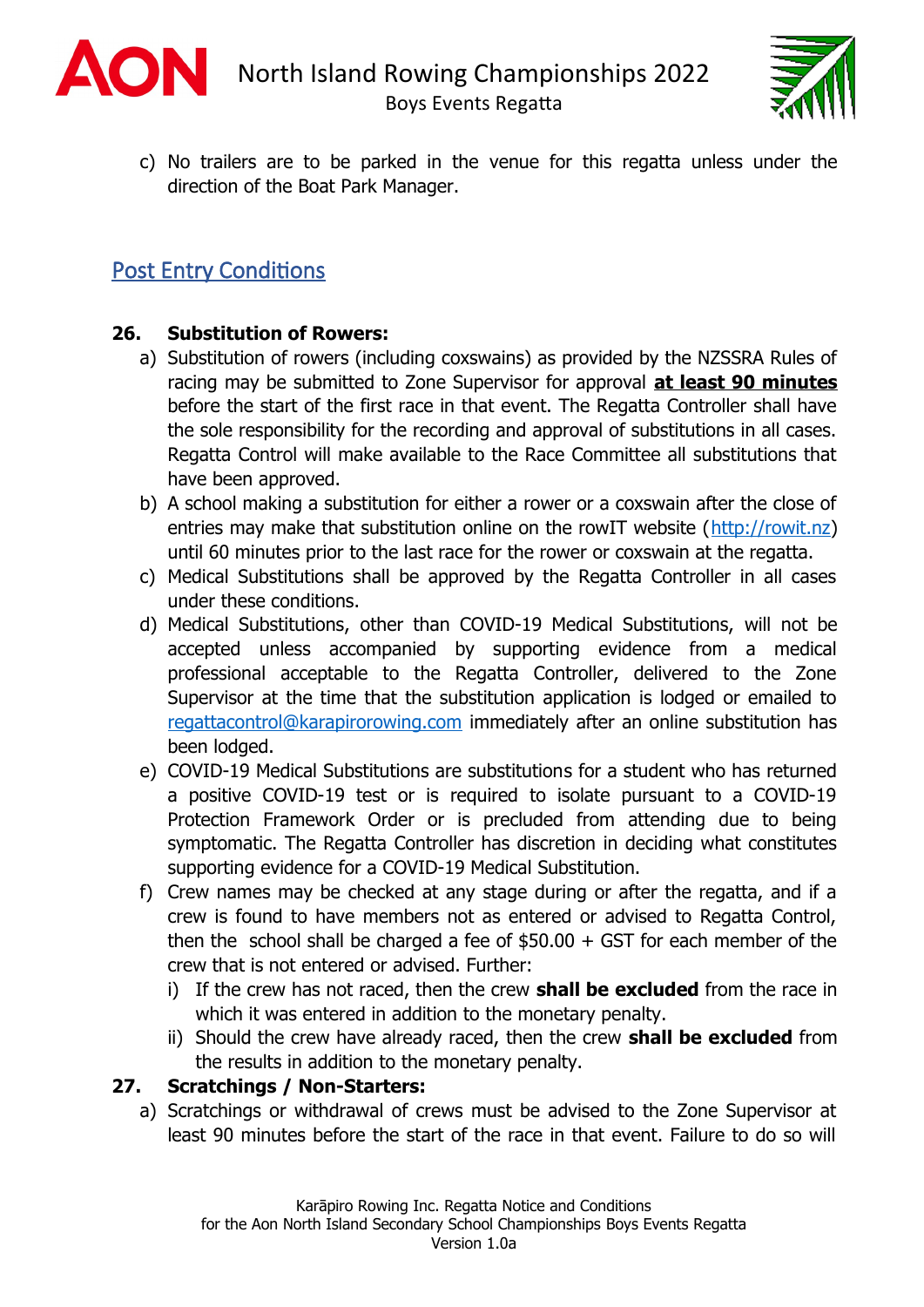



result in the crew being recorded as a Did Not Start and the appropriate penalty levied.

- b) Scratchings must be notified ONLINE on the rowIT website (http://rowit.nz) by 5pm on Wednesday 9<sup>th</sup> March 2022 to avoid incurring a late scratching fee. Schools scratching before this time will receive a refund of 75% of the relevant entry fees.
- c) A school submitting a scratching after 5pm on Wednesday 9<sup>th</sup> March 2022 may make that scratching ONLINE on the rowIT web site (http://rowit.nz) until 60 minutes prior to the race.
- d) Approved Medical Scratchings, including COVID-19 Medical Scratchings, that meet all requirements shall be free of penalties for Late Scratchings.
- e) Late Scratching Penalty: Scratchings received after 5pm on Wednesday 9<sup>th</sup> March 2022 will be charged a Late Scratching Penalty of \$40 + GST.
- f) **Did Not Start Penalty:** A crew that has been drawn to start in the heat of an event, but which does not take part in that race, shall be deemed to be a late scratching for the purpose of this condition and its school shall incur a Did Not Start penalty of \$60 + GST.
- g) Crews that are scratched less than 60 minutes (online) or 90 minutes (with the Zone Supervisor) before the advertised start time of their race shall be recorded as a Did Not Start and shall incur a Did Not Start penalty of \$60 + GST.
- h) **Non-Progression Penalty:** Where a crew has progressed through the heats of an event to a subsequent round of racing but does not take part in that round then, unless there has been an approved Medical Scratching (including a COVID-19 Medical Scratching), its school shall incur a non-progression penalty of \$150  $+$  GST.

# Race Day Conditions

- **28. Race Structure:** Every endeavour will be made to maintain the racing structure as proposed. However, the Regatta Controller, after consulting the Race Committee, reserves the right to alter, for any reason they see fit, the programme as published.
- **29. Regatta Control:** Shall act as the link between the competitors, crews and coaches, and the Race Committee via the designated Zone Supervisor in each zone.

## **30. Racing Colours (uniform):**

- a) Racing uniforms are those that are registered with NZSSRA.
- b) A school that cannot meet the uniform requirements must have made an application to the Regatta Committee and have the alternative arrangements confirmed and approved by 10am Tuesday  $8<sup>th</sup>$  March 2022.
- c) Applications are to be made to regattaentries@karapirorowing.com
- **31. Responsibility for Safety and Fitness:**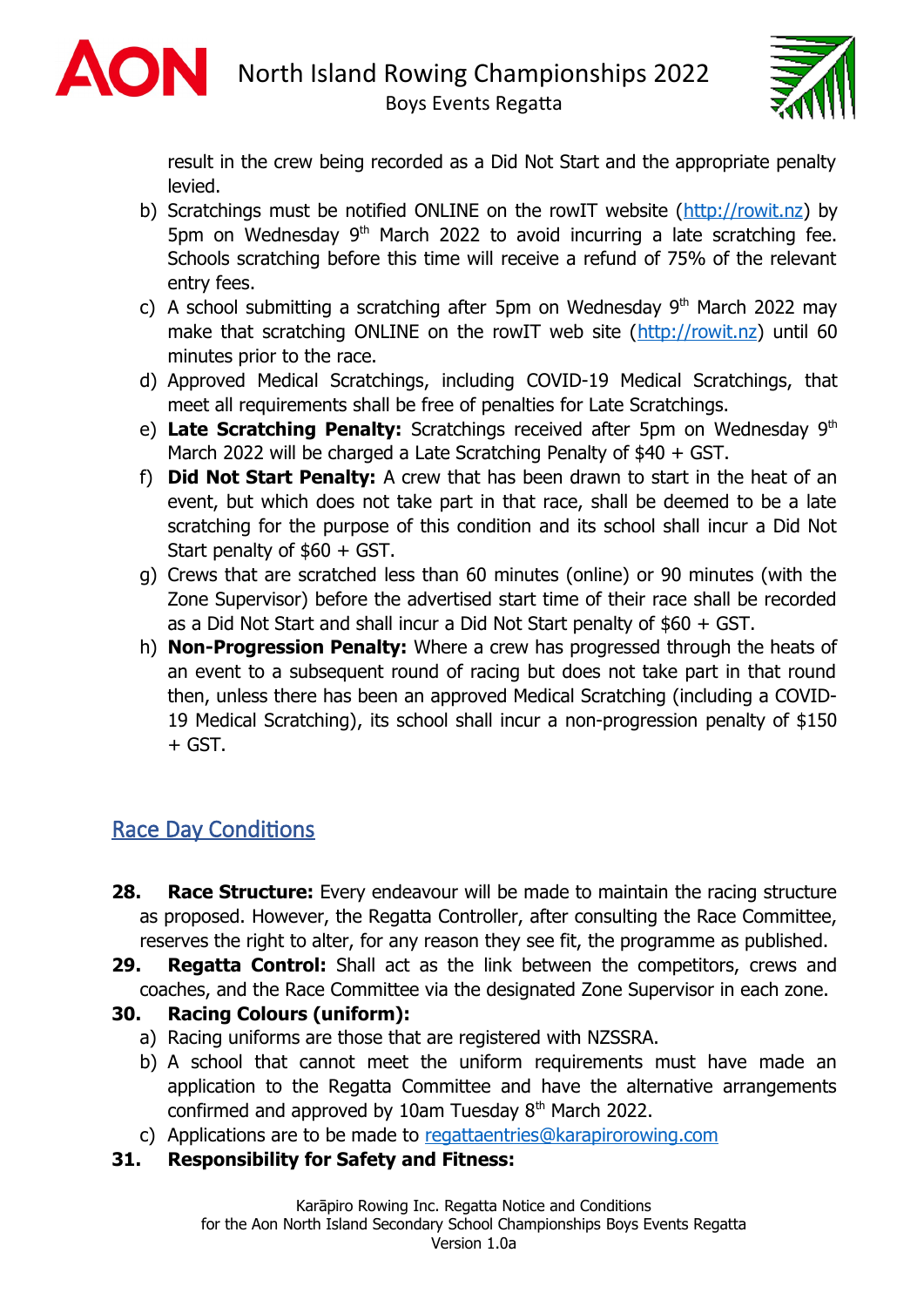



- a) Each competitor participating in this regatta is primarily responsible to ensure that their boat is in a safe condition to go on to the water and that their crew is also fit to race. Any concerns about safety or fitness are to be brought immediately to the attention of the responsible official of that competitor's school prior to the crew taking to the water.
- b) School officials are responsible for every crew from their school and specifically that the competitors are also fit to race.
- c) Any continuing concerns as to safety and fitness are to be brought to the attention of the Zone Supervisor prior to the crew taking to the water.

### **32. Responsibility and Failure to Disclose Medical Information**

- a) Each competitor shall be primarily responsible for ensuring that the school that submits entries to the regatta shall have up-to-date information on any medical conditions that the competitors have prior to the close of entries.
- b) Each person who submits entries on behalf of a school entering the regatta shall:
	- i) Ensure that SPECIFIED medical information about competitors is submitted to Karāpiro Rowing Inc. by the closing date and time for the entries.
	- ii) In the case where a competitor is diagnosed with a medical condition after the close of entries, the person responsible for the crew shall submit that information to Regatta Control (regattacontrol@karapirorowing.com) at least 60 minutes or in writing to the Zone Supervisor 90 minutes before the advertised start time of the first race of the regatta.
- c) Failure to submit such information shall result in the entry school being levied a monetary penalty of two hundred and fifty dollars plus GST (\$250.00  $+$  GST) for each breach of b.i) or b.ii) above.
- d) Should a medical event occur involving a medical condition not disclosed to Karāpiro Rowing Inc. as detailed in b.i) or b.ii) above, then the school that submitted the entry shall be levied a monetary penalty of five hundred dollars plus GST ( $$500.00 + GST$ ) and be disqualified from competition for the remainder of the regatta. Further to these penalties, the school that submitted the entry shall receive a ban from competition at their next Karāpiro regatta.

## **33. Notification to Regatta Control of Medical Assessments (either On Site or Off Site)**

- a) Each competitor by entering this regatta agrees to the First Aid Team notifying Regatta Control when their medical services are used by the competitor.
- b) Each competitor entering this regatta agrees to notify Regatta Control or their Zone Supervisor (at least 90 minutes before the competitor next competes) when they have undergone a medical assessment (other than through the onsite First Aid Team) and further agrees to provide the results of the assessment. This ensures that Regatta Control is made aware of all medical assessments.
- c) Each competitor that is assessed by either the on-site First Aid Team or assessed externally to the regatta, who receives an assessment as being unfit to compete, SHALL either be substituted in all crews in which the competitor is entered OR all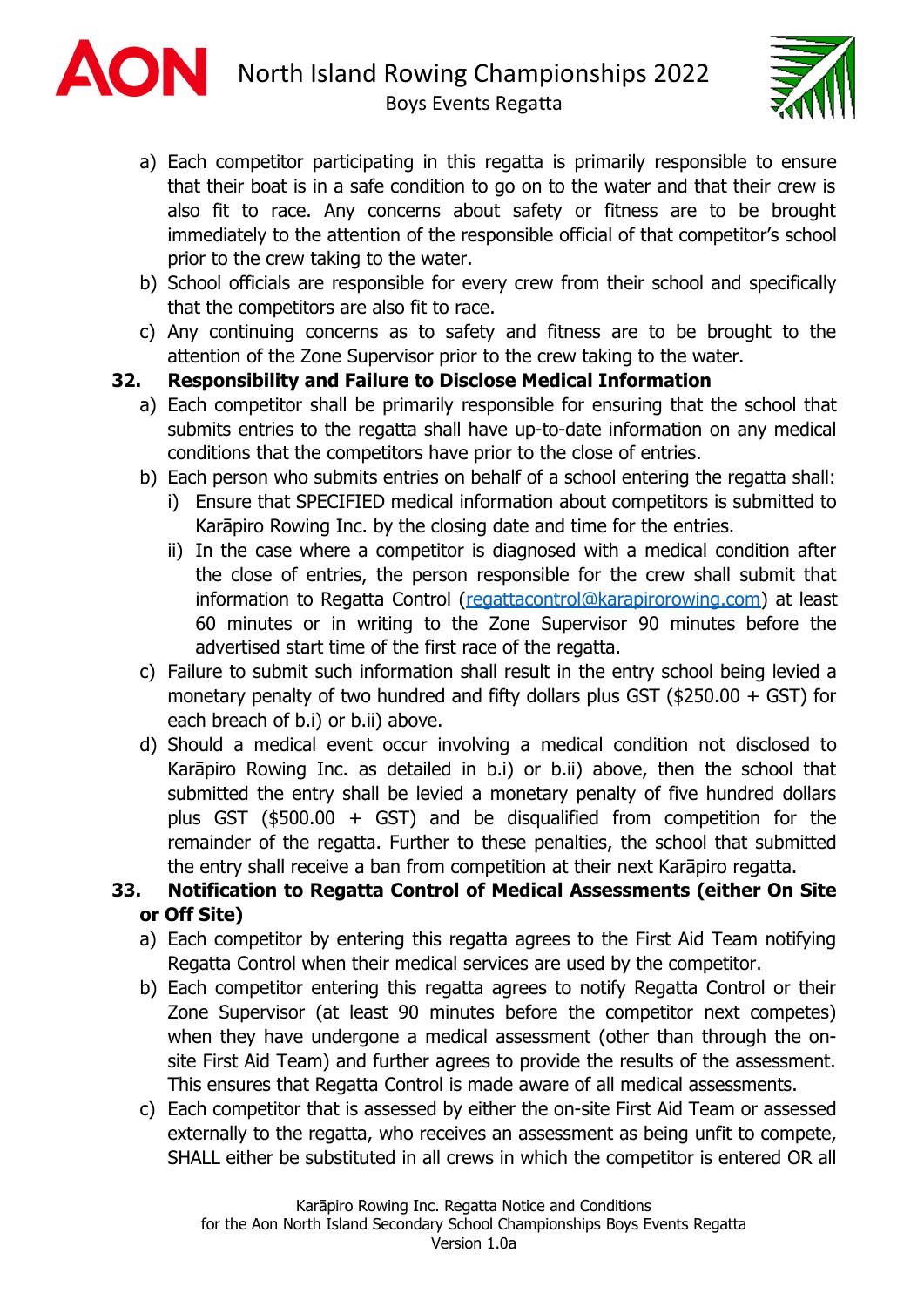



crews in which the competitor is entered shall be scratched; or a combination of scratching and substitution shall be enacted.

- d) Any competitor who competes contrary to sub-clause c) above shall be disqualified from the regatta and the school that entered them shall be levied a monetary penalty of  $$500.00 + GST$ . Further to these penalties, the competitor shall receive a ban from competition at their next Karāpiro regatta.
- **34. Covid-19 Conditions:** Each attendee of the regatta has responsibilities under the COVID-19 Public Health (Protection Framework) Order 2021, as do the organisers of the event.
	- a) Each member (competitor, coach, manager, support person, etc.) of the school must scan the Covid-19 Contact Tracing QR Code before entering their CVC Compliant Zone or complete the Contact Tracing Register at the entry to the zone.
	- b) Every person who wishes to enter the venue must be able to produce a valid Covid Vaccination Certificate (CVC).
	- c) Every person at the venue must be able to produce a valid CVC at any time when requested.
	- d) Every person who enters the venue must be able to produce a form of photo identification if requested to do so.
	- e) Any child claiming to be under the age of 12 years and 3 months, or their parent or guardian, must be able to produce verification of the child's age if requested to do so.
	- f) Every person who enters the venue must wear a mask in areas that require masks to be worn either under section 7 of the COVID-19 Public Health (Protection Framework) Order 2021 or in areas so designated by Karapiro Rowing Inc.

## **35. Failure to Comply with COVID-19 Conditions:**

- a) Any person who fails to or cannot comply with any of Clause 34 above shall be asked to leave the event grounds.
- b) In the case that any competitor produces false identification or a CVC that is not valid or belongs to another person, they shall:
	- i) be asked to leave the event grounds; and
	- ii) be reported to the Police; and
	- iii) their school shall be fined a monetary penalty of  $$500.00 + GST$  and disqualified from the remainder of the regatta; and
	- iv) the school's Principal shall be informed.
- **36. Training on the Lake:** There will be **NO** training on the lake for this regatta.

## **37. Lake Use During Regatta:**

- a) GREEN Flag: the Lake is open for racing as directed.
- b) RED or NO Flag: the lake is closed to all regatta participants. A regatta participant for the purpose of this clause is a person whose name appears as an entrant in the official regatta entry records.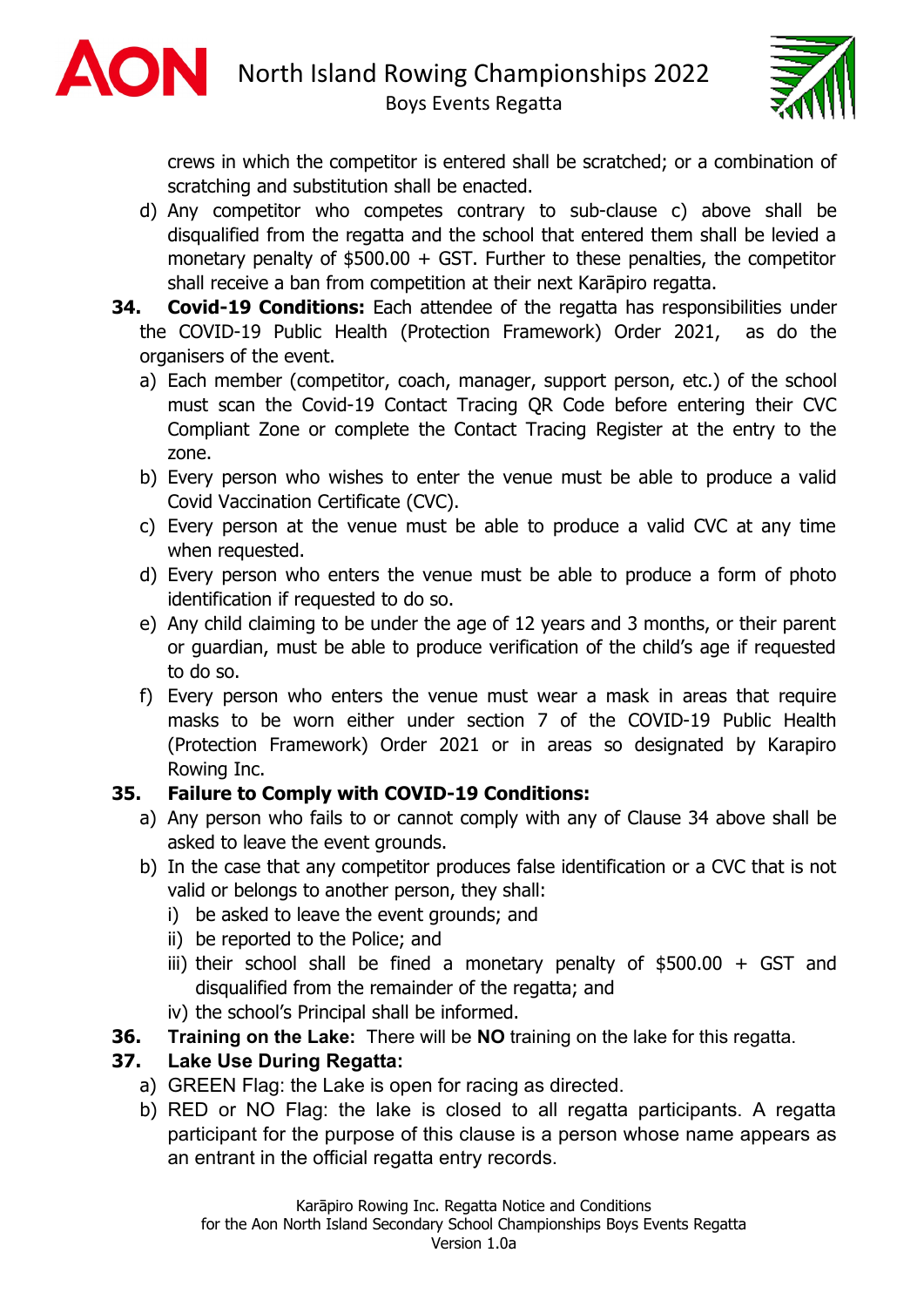



## **38. Water Traffic Rules:**

- a) The traffic rules for racing are as displayed at Zone Supervisor's Station. The traffic rules must be strictly complied with.
- b) During racing, all crews must proceed to the start as directed and remain outside the course until called in for the start of that crew's race.
- c) No crew may cross the course except at the start when called in to race or as specifically directed by an official.

### **39. Coxswains:**

- a) All coxswains will be weighed at this regatta within their zone and deadweight weights will be reported to Regatta Control by the Zone Supervisor.
- b) Each school that has entered coxed events is to supply a set of scales for use within the zone for coxswain weighing.
- c) Coxswains must provide their own deadweight.
- d) Deadweight is to be secured together or contained so that it is clearly identifiable as deadweight. Spanners and other tools are not acceptable as deadweight. Deadweight shall not be carried in a manner that might affect the ability of the coxswain to escape from the boat in the case of an emergency, but in all cases shall be carried in the boat as close as possible to the coxswain.
- e) Coxswains must wear a New Zealand Standards approved or Maritime NZ recognised equivalent lifejacket, suitable for their size and age and/or weight, and outside all other clothing.
- f) Lifejackets must be in good condition and have, in a legible state, the manufacturer's label and certification intact.
- g) Under no circumstances are inflatable (either manual or automatic) lifejackets to be worn by coxswains during the regatta.
- **40. Cell Phones and Other Communication Devices:** Any equipment carried in the boat or on the body of a crew member that breaches rule 66.2 of the NZRA Rules of Racing 2021 shall result in the crew being disqualified from the regatta. This clause replaces Rule 4.3 of the NZSSRA Rules of Racing.

#### **41. Boat Numbers:**

- a) Numbers will be issued to schools by the Zone Supervisor in each zone. There will be no numbers hut open at this regatta. Schools are to check their issued numbers against the day sheet and any discrepancies must be notified to the Zone Manager immediately, so that correct numbers can be issued.
- b) All boats must carry a bow number indicating the LANE number as shown in the official day sheet.
- c) Crews without a number may not be allowed to start.
- d) The number must be placed on the boat to be read from the Judges' side of the course at the finish (i.e., the stroke or port side of the boat).
- e) A crew that crosses the finish line with an incorrect bow number may be excluded from the results.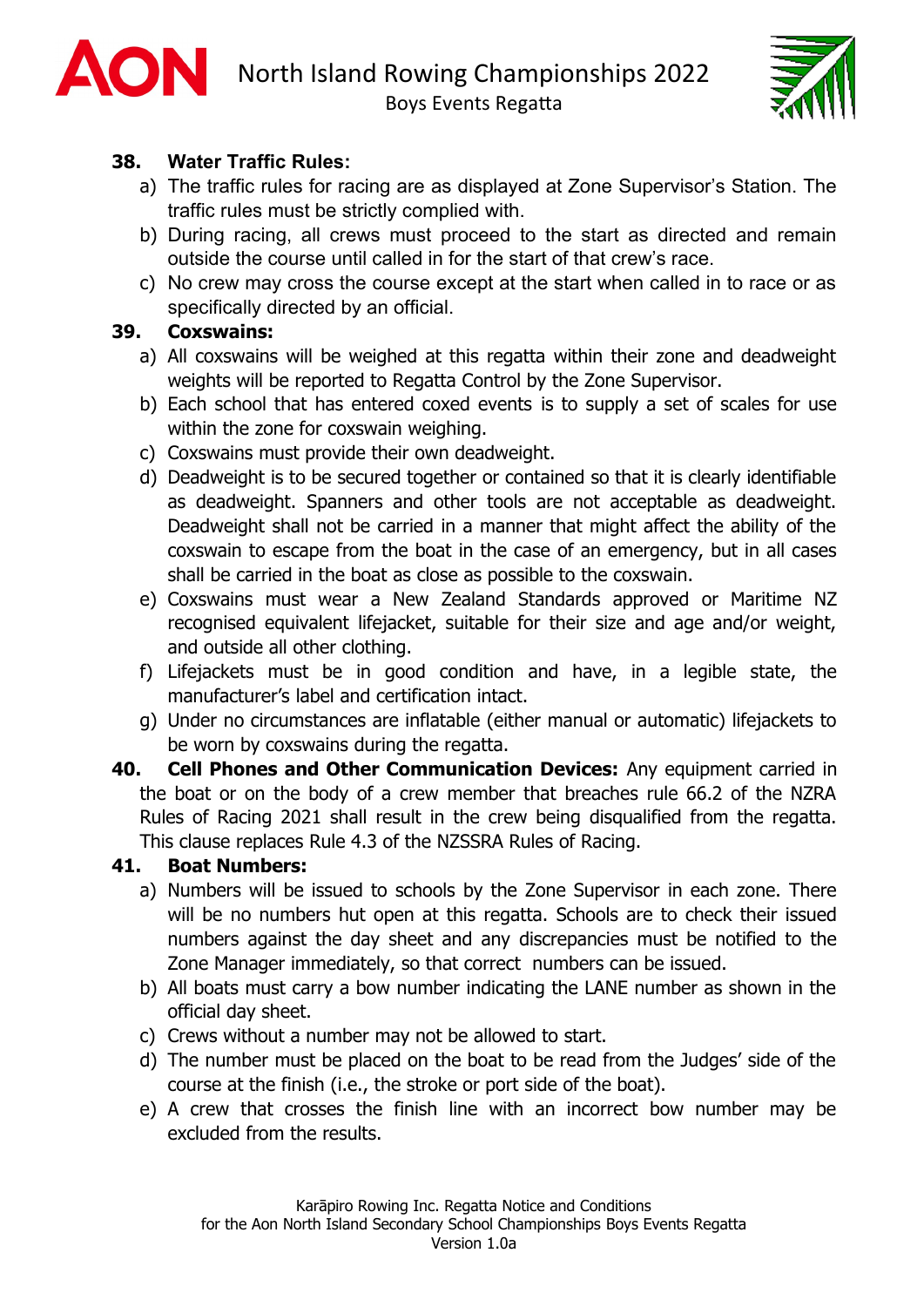



- **42. Boat Safety Standards:** It is a matter of prime importance that all boats must be in a safe condition for rowing.
	- a) Each crew and their coach(es) are primarily responsible for ensuring that their boat is safe for rowing and meets the minimum standards prescribed in the NZRA Rules of Racing and is operated in the manner intended or prescribed by the boat manufacturer.
	- b) Crews whose boats do not meet these standards 25 minutes before the advertised time of the race SHALL be excluded from the race. The official shall inform Regatta Control of their decision.
	- c) Crews are to present their boats for a check of their compliance with Karapiro Rowing's Health and Safety Policy if requested before launching.
	- d) Boats may be inspected at any time on the course for compliance with the Rules of Racing.
	- e) Nothing in this clause shall change the contents or intent of the rules around mandatory disqualification in the NZSSRA Safety System.
- **43. Medals:** medals will be issued to medalists by the Zone Supervisor in each zone.
- **44. Conduct of Rowers:** Schools, coaches and crews are reminded that the school party is in attendance at the regatta from the time that they first arrive at the venue to the end of the day. These rules will be applied for any breaches on or off the water during this time and it is recommended that all members of the party be familiar with these rules. Any crew or crewmembers found guilty by the Race Committee of bringing the Regatta or Rowing into disrepute, on or off the water, may be disqualified from further participation in the Regatta and could prejudice the participation of other crews from the same school.
- **45. Smoking, Vaping, Alcohol and Drugs:** This regatta is deemed to be Smoke, Alcohol and Drug free for competitors and the CONDUCT provisions apply to any breaches. Coaches and Crews are advised that, as a condition of entry into this regatta, rowers may be required to undergo tests for substances prohibited by Rowing New Zealand's anti-doping code, the International Rowing Federation, FISA and the IOC. Such tests will be undertaken by the New Zealand Sports Drug Agency who will be acting in an independent capacity under the New Zealand Sports Drug Agency Act.
- **46. Venue Care:** The regatta venue is public domain and should be given due respect. To assist the hosts to maintain the venue please do not litter, look after the assets and report any damage or breakages to Regatta Control. The CONDUCT provisions apply to persons abusing the hosts hospitality.
- **47. Photography:** By entering this regatta, schools agree to having audio recordings, photographs, videos and/or other images taken of their students, competitors, volunteers and coaches during the regatta. And that they may be used in either or both printed or electronic form for promotional or editorial purposes in connection with this event or future events or for the general promotion of the sport by Karāpiro Rowing Inc and their partners or media.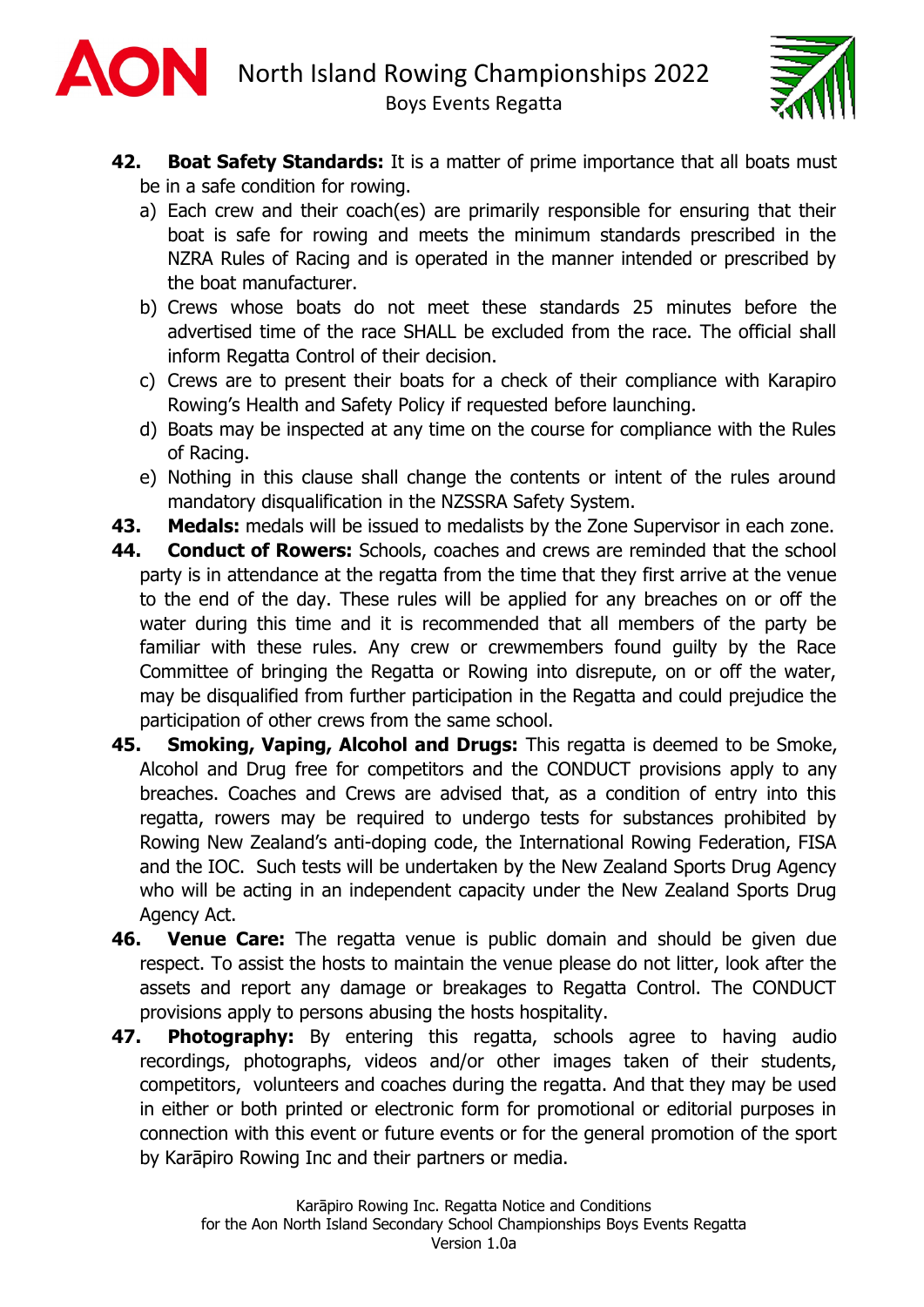



- **48. On-site CCTV Cameras:** By entering this regatta Schools acknowledge that CCTV cameras are being used for regatta management and compliance and are asked to make their competitors aware of their use.
- **49. Postponement or Cancellation:** The Regatta Organising Committee shall be under no obligation to refund any fees whatsoever because of the postponement or cancellation of the regatta for whatsoever reason (subject to clause 49 below). Rowing is an outdoor sport and as such is subject to the weather being suitable on any given day to conduct the regatta in a safe and responsible manner.

#### **50. COVID-19 Cancellation Policy**:

- a) In the event of the regatta being cancelled due to COVID-19 there will be a 100% refund of all Fees paid.
- b) In the event of a school withdrawing from the regatta before 5pm Wednesday  $9<sup>th</sup>$ March 2022 due to COVID-19 there will be a 100% refund of its Entry Fees but the Covid-19 Surcharge will be retained.
- **51. Compliance with Part 101 of the CAA Rules:** Pursuant to Rule 101.207(a) (1)(i)CAA Rules, participation in this regatta either as a competitor or as an official or volunteer shall be deemed to be consenting to be under any unmanned or remotely piloted aircraft operated by Karāpiro Rowing Inc. or any of its agents or contractors.
- **52. Raffles and Fundraising:** The selling of raffle tickets or goods for the purpose of raising money for any cause is not permitted under any circumstances unless permission has been gained from Karapiro Rowing Inc. prior to the regatta. Anybody caught selling raffle tickets or goods for the purpose of raising money at this regatta runs the risk of their school being Disqualified from the regatta.
- **53. Variations:** The Regatta Committee reserves the right to change the programme, course, conditions or progression system should exceptional circumstances prevail.
- **54. Exclusion of all Tort Liability of Whatsoever Nature:** All due care will be taken by the regatta organisers and officials to ensure the regatta is conducted safely and efficiently. However, it remains the prime and principal responsibility of individuals participating in the regatta (either as rowers, coxswains, coaches, or other school officials) to always conduct themselves in a safe and responsible manner. This includes making sure prior to racing that their boats are safe for racing and generally, in compliance with these conditions. Also, that the rowers in each crew are fit for the ordeal of racing. They must also ensure that these conditions are complied with and that the directions of the Regatta Officials are followed. Further, it is a condition of participation in this regatta that all participants accept and note that no liability either in tort or any other nature whatsoever, is accepted by or will attach to New Zealand Secondary Schools Rowing Association Incorporated, Karāpiro Rowing Incorporated, New Zealand Rowing Association Incorporated, Mercer Rowing Club Incorporated, Counties-Manakau Rowing Club Incorporated or NEMS Ltd for any harm, damage, loss, costs, expenses, inconvenience, interference,